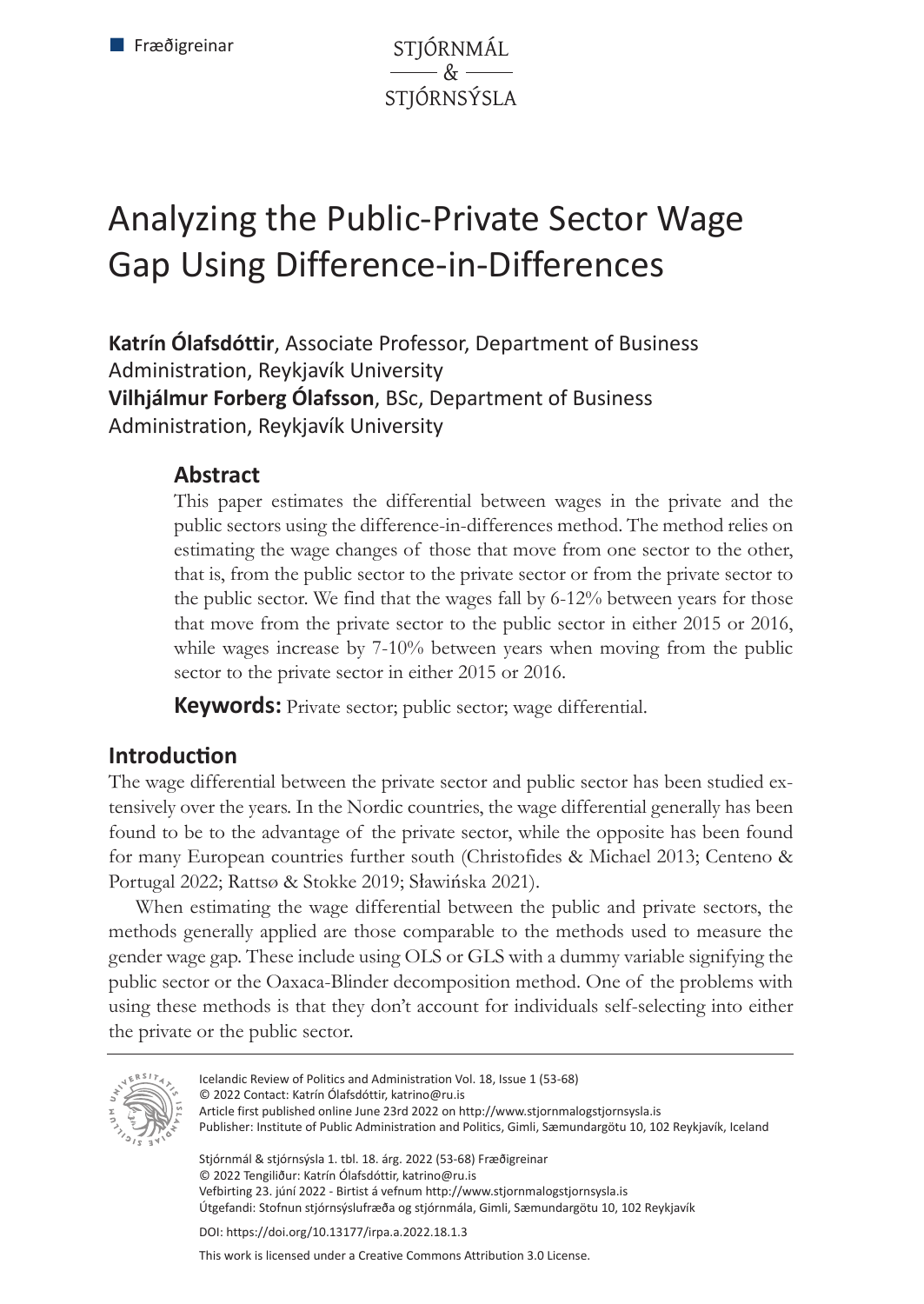**54** STJÓRNMÁL & STJÓRNSÝSLA

In this paper, we take this into account by applying the method of difference-indifferences (DiD) to estimate the wage differential between the private and the public sectors. DiD is a widely used method, especially to evaluate the effects of social programs. Rattsø and Stokke (2019) applied this methodology to estimate the wage differential between Norway's public and private sectors. They evaluated the wage effects of individuals that moved from the public sector to the private sector and compared the wage effects of switching sectors. The contribution of this paper is to estimate the public-private wage differential in Iceland using DiD, which has not been done before. The paper adds to the analysis made by Rattsø and Stokke (2019) by estimating not only the effects of moving from the public sector but also the effects of moving from the private sector to the public sector.

#### **1. Theoretical background**

In a comprehensive study that estimated the public-private sector wage differential in 27 countries, Christofides and Michael (2013) found that the public-private wage gap was beneficial for public sector employees in all Scandinavian countries, except in Norway, applying the Oaxaca-Blinder decomposition on EU-SILC data from 2008. The total wage differential for Iceland measured 16.5%, with an 8.1% unexplained private sector wage premium. Furthermore, the analysis showed that the wage differential in Finland was 13.7%, with a 12.2% unexplained private sector wage premium. The difference was smaller in Denmark and Sweden. It was 9.1% in Denmark, with 4.7% unexplained private sector wage premium, and 7.3% in Sweden, with 2.7% unexplained private sector wage premium. The wage differential measured negative in Norway, or -2.9%, with -6.7% unexplained private sector premium.

The wage differential between the private and public sectors in Iceland has been estimated from 2015 to 2017. Örnólfsdóttir (2020) performed random effects generalized least squares (GLS) regression on wage data from Statistics Iceland. They found a significant public-private wage gap in Iceland, where private sector employees received a wage premium ranging from 9.8% to 13.5%, depending on the specification of the regression. Ólafsson (2021) used the same data to estimate the wage differential while applying the Oaxaca-Blinder decomposition and propensity score matching. They found unexplained wage differential between 12% and 20% using the Oaxaca-Blinder decomposition, and between 10% and 16% wage differential using propensity score matching.

In a study using French, British, and Italian data, Lucifora and Meurs (2006) investigated the public-private wage gap using quantile regressions. They found that the wage gap varied considerably with both gender and skill. They also found that the public sector paid more to lower skilled workers than the private sector in all countries, while the reverse was true for higher-skilled workers.

Bargain et al. (2018) analysed the public-private wage gap in France over 25 years and found that wage rates were lower for public sector workers than private sector workers, and that the wage penalty was larger at the top of the wage distribution. Hospido and Moral-Benito (2014) analysed the public-private wage gap from 2005 to 2012, using the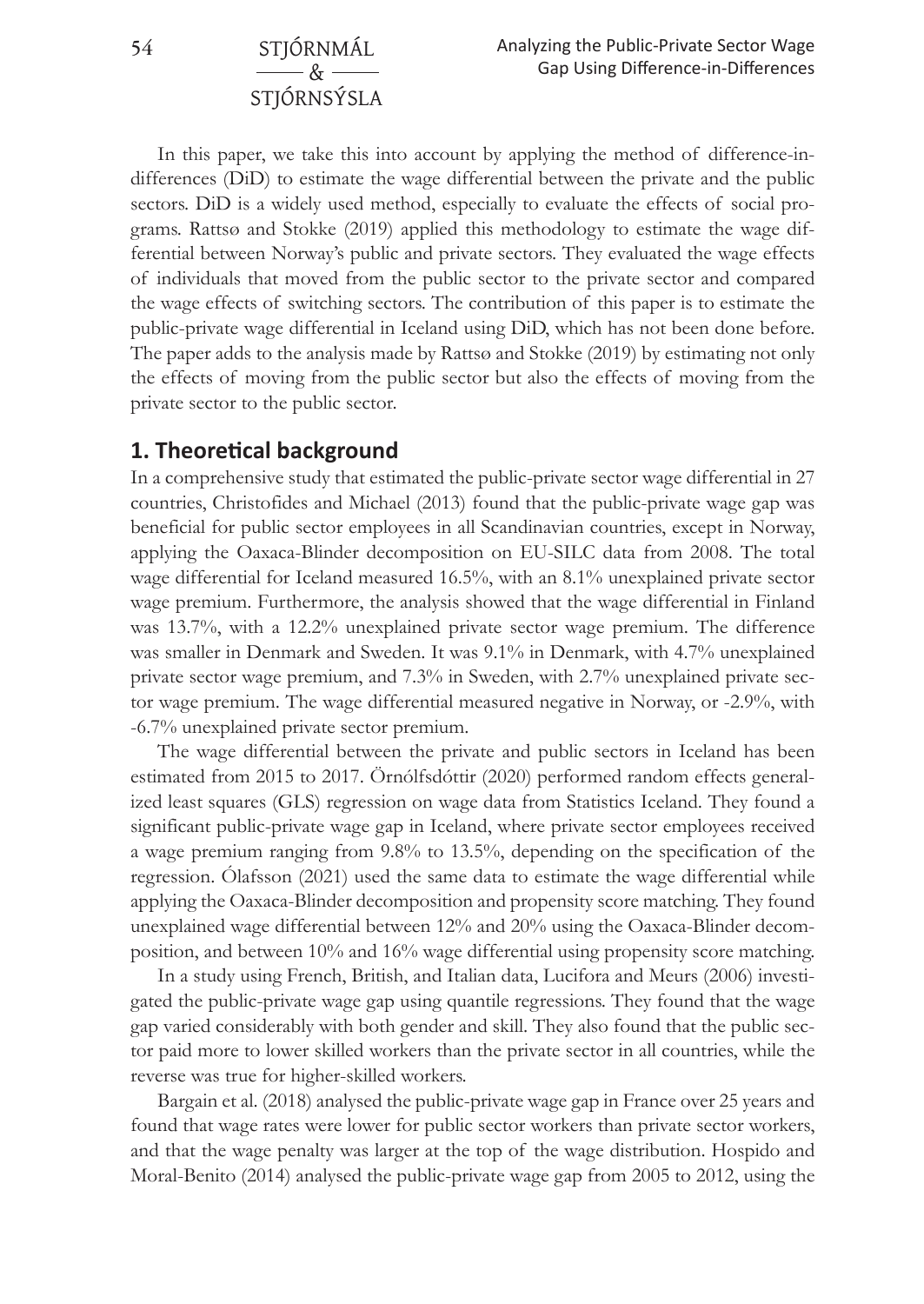# & STJÓRNSÝSLA

Oaxaca-Blinder decomposition and counterfactual distributions, combined with fixed effects quantile regressions, thus accounting for endogenous selection. They found a positive public wage premium of 20% when controlling for various characteristics and 10% when taking endogenous selection into account. Similarly, Melly (2005) used the Oaxaca-Blinder decomposition and quantile regressions to evaluate differences in earnings distribution between the public and the private sectors in Germany from 1984 to 2001. They also found that the conditional distribution of wages is more compressed in the public sector than in the private sector. Furthermore, the results showed a negative wage differential for men but a positive one for women.

Using data from the United Kingdom, Singleton (2019) used longitudinal linked employer-employee data from 2002 to 2016, controlling for both unobserved worker and unobserved firm heterogeneity. They found no significant public sector wage premium among men but a 4% public sector wage premium among women. Similarly, Borjas (2002) used longitudinal data from the US census from 1960 to 2000 and found no public-private wage differential for men, but a positive one for women. They found that since 1970 there has been a significant relative compression of the wage distribution in the public sector. As a result, the transition rate of employees moving out of the public sector is higher than the transition rate of those moving out of the private sector.

In a recent paper, Rattsø and Stokke (2019) proposed using a fixed effects difference-in-differences model to estimate the private-public sector wage differential. They used register data for high-educated workers from 1993 to 2010 to evaluate the publicprivate wage gap in Norway. They measured the change in wages for those individuals that shifted from the public sector to the private sector and found that public sector workers that shifted to the private sector received a 12.6% wage increase on average. They also found that individuals shifting from the public sector to the private sector were not identical, as they were generally younger than those staying in the public sector. To account for this difference, making use of the longitudinal nature of their data, they used individuals who shifted later in life from the public to the private sector as a control group and found a lower gain from shifting of 11.2%. The estimate for the effects for women was slightly lower, or 10.2%. They also found that the gain from shifting varied with the business cycle, i.e., it mattered at which point in time individuals moved from the public sector to the private sector.

# **2. Data and methodology**

#### **2.1 Data**

The data used in this study was individual payroll data from employers, collected by Statistics Iceland for their calculation of the official Wage Index. The sample was a stratified sample of firms in the private sector, where the selection was made from firms with at least ten employees. The coverage of the public sector was nearly complete, with information on all central government employees, all employees of the largest municipalities, and a sample of the smaller ones. The data is annual and covers the years 2015-2017 and included about 70 thousand observations each year. In the data, an organization is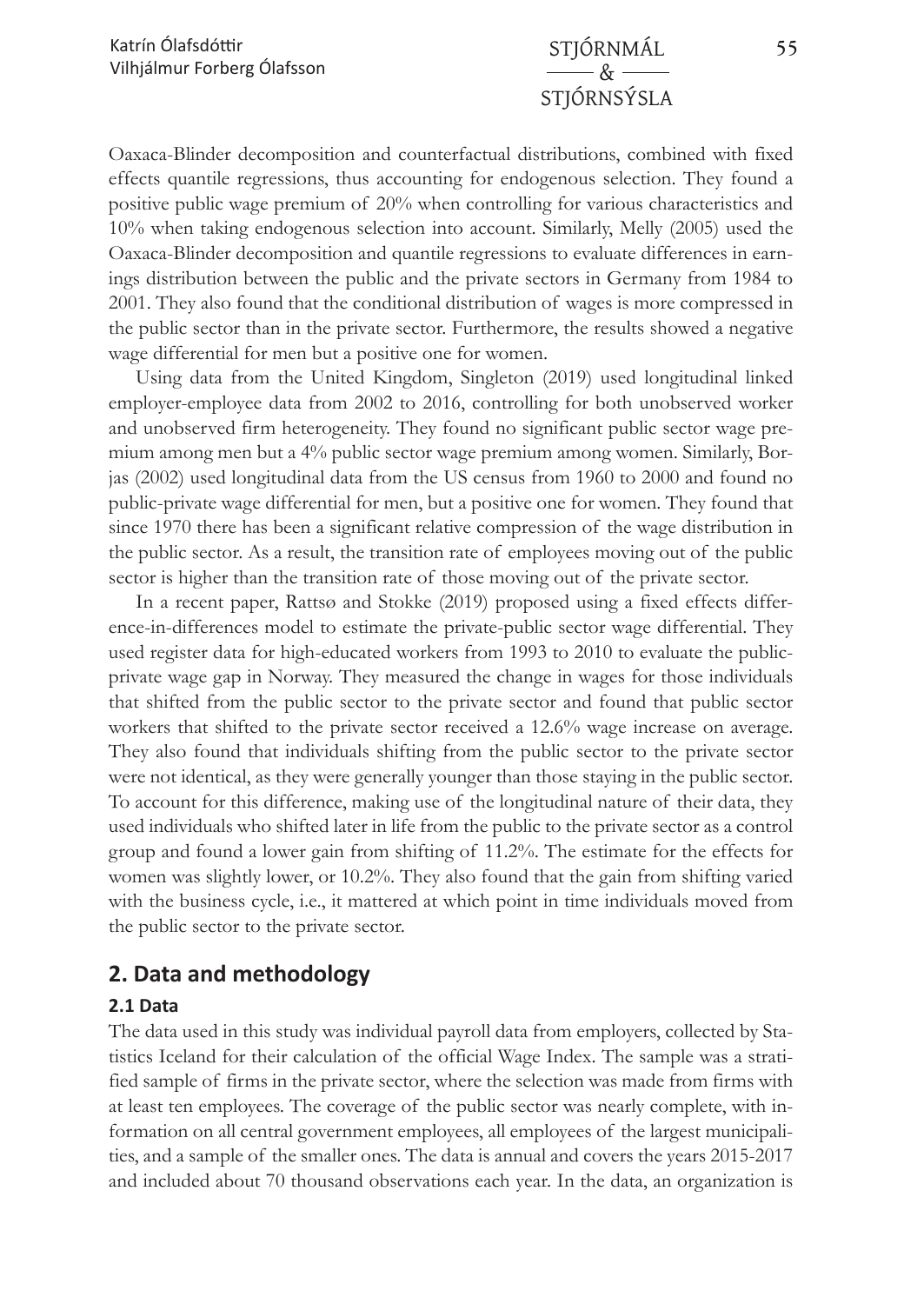#### **56** STJÓRNMÁL  $-\kappa$ STJÓRNSÝSLA

classified as public if its financing is at least 50% from public funds (OECD 2003). Each individual in the database has, on average, 2.3 observations. The number of observations and split between the public and private sectors are shown in Table 1.

|                | 2015   | 2016   | 2017   |
|----------------|--------|--------|--------|
| Public sector  | 38,893 | 39,033 | 40,181 |
| Private sector | 30,187 | 30,746 | 31,794 |
| Total          | 69,080 | 69,779 | 71,975 |

#### **Table 1.** Number of observations by sector

Of the 210,834 observations on 92,724 individuals in the data set, 1,589 shifted from the private sector to the public sector over the two years, while 1,594 shifted from the public sector to the private sector. The number of sector changes and the nature of those shifts are displayed in table 2.

|                        | 2015-2016 | 2016-2017 | Total |
|------------------------|-----------|-----------|-------|
| From private to public | 1,042     | 547       | 1,589 |
| From public to private | 734       | 860       | 1.594 |
| Total                  | 1.776     | 1.407     | 3,183 |

#### **Table 2.** Movement between sectors, number of individuals

With the coverage of data in the public sector almost complete, compared with a stratified sample in the private sector, the number of shifts to the public sector is in all likelihood overrepresented compared to shifts from the public to the private sector.

#### **2.2 Method**

The difference-in-differences (DiD) estimator is generally used to evaluate the impact of social programs by measuring the difference in the change before and after between participants and nonparticipants. The application of the DiD method for the analysis of data has the advantage of implying causality, given the parallel trends assumption which can be tested. In the context of this paper, we apply DiD to estimate the wage differential between those that move from the public sector to the private sector in the years 2016 and 2017, and vice versa. While not strictly a program outcome, the method can still be applied. DiD analysis is based on the assumptions that each individual *i* experienced no change in unobserved, relevant factors between time periods and that each individual *i* in the treatment group can be compared to each individual *j* in the control group (Fredriksson & Oliveira 2019; Rattsø & Stokke 2019).

The analysis is performed on two separate wage measures, base wages and total earnings, both hourly measures. The base wage is defined as the wage rate for regular work with the addition of various regular surcharges and bonus payments. Total earnings are the sum of all payments to the individual, the base wage, and all other types of wages,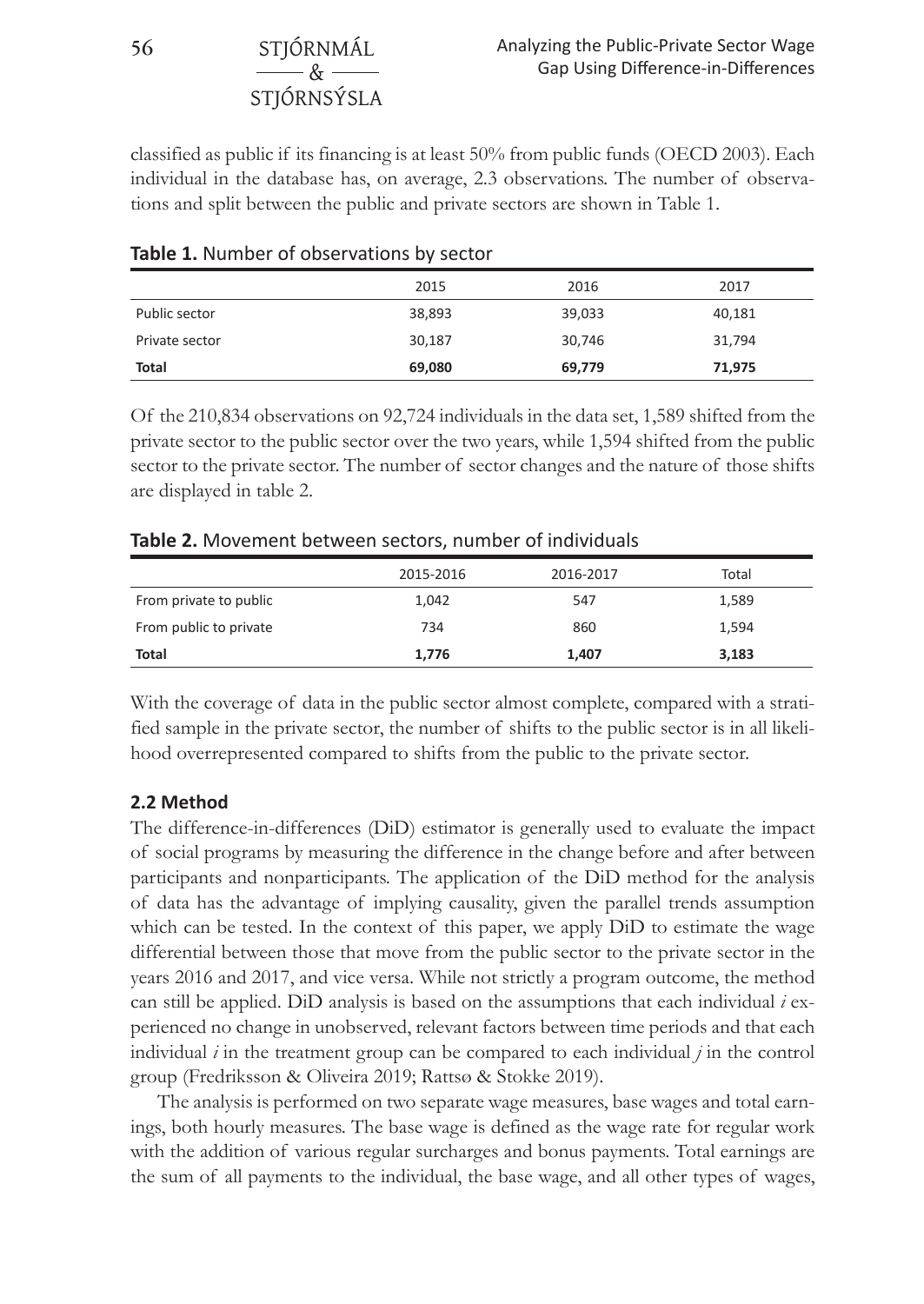# $\&$ STJÓRNSÝSLA

including overtime payments. Hence, the base wage is the wage paid for a typical working day with a comparable number of work hours. Total earnings give a more accurate estimate of the take-home pay, while working hours can vary widely and are measured with less accuracy than the working hours of base wages. The wage distribution is different between the private and the public sector as shown in Figures 1 and 2.



**Figure 1.** Density of base wages by sector



**Figure 2.** Density of total earnings by sector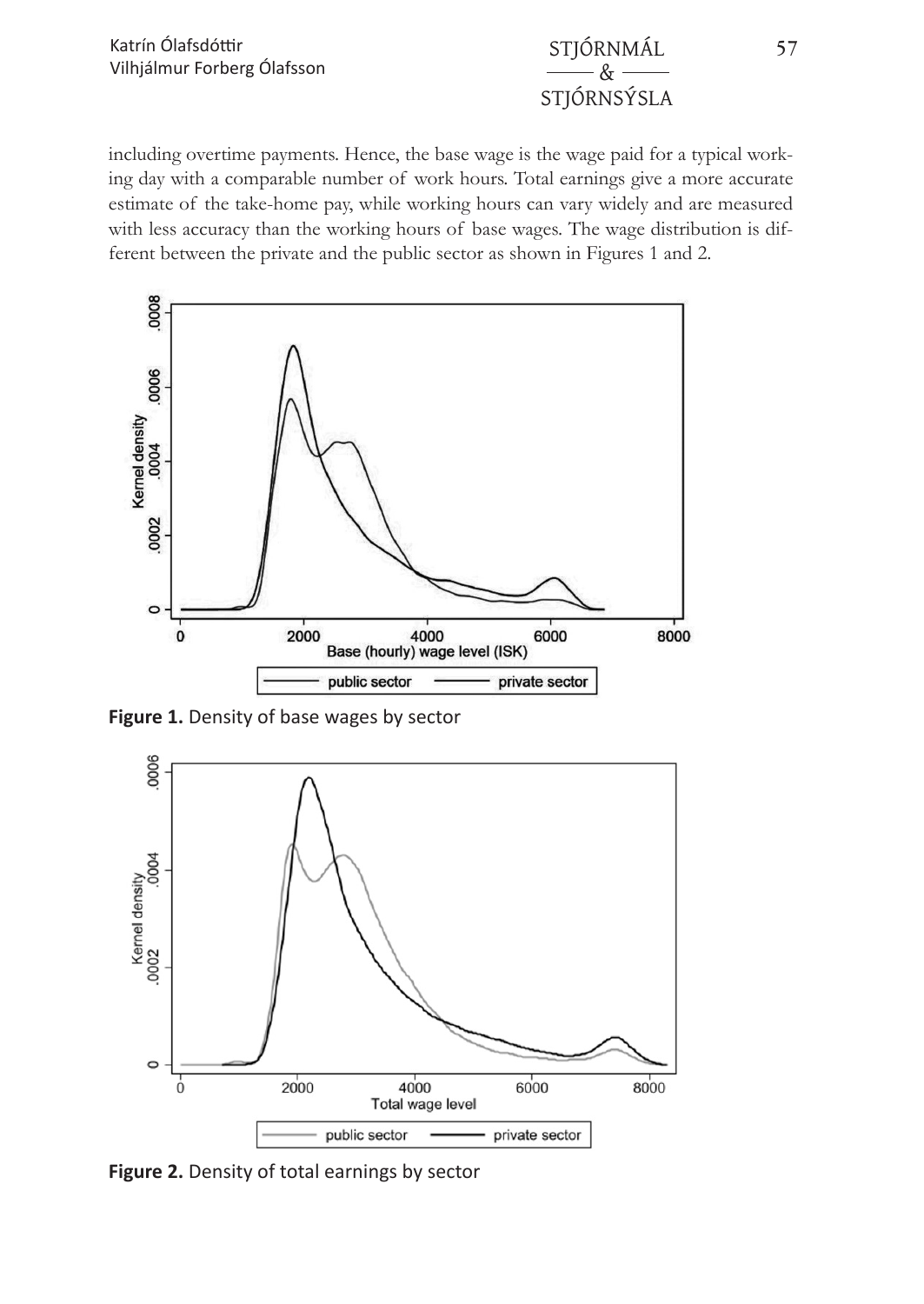**58** STJÓRNMÁL & **STIÓRNSÝSLA** 

The density of base wages is skewed to the left, with most individuals earning base wages around 2,000 ISK, as seen in Figure 1. At the lower end of the distribution, there is not much difference between the private and the public sectors. However, around the middle of the distribution there is a higher density of workers from the public sector than the private sector. At the highest point of the wage distribution there are more private sector workers than public sector workers. Hence, overall there is a greater wage distribution among private sector workers than public sector workers. Figure 2 shows the distribution of total earnings. There are no significant differences between the distribution of base wages and total earnings, as both show a similar difference between the private and the public sector.

Furthermore, the average wage level is higher in the private sector than in the public sector, with a higher standard deviation, as shown in Table 3.

| parcriticato   |               |               |               |
|----------------|---------------|---------------|---------------|
|                | 2015          | 2016          | 2017          |
| Public sector  |               |               |               |
| Base wages     | 2,385 (871)   | 2,669 (936)   | 2,827 (966)   |
| Total earnings | 2,811 (1,097) | 3,023 (1,146) | 3,216 (1,187) |
| Private sector |               |               |               |
| Base wages     | 2,524 (1,197) | 2,742 (1,227) | 2,849 (1,253) |

Total earnings 2,944 (1,343) 3,191 (1,392) 3,308 (1,415)

**Table 3.** Average base wages and total earnings by sector, standard deviation in parenthesis

When estimating the wage change from moving from one sector to the other, we control for various factors. The control variables in the analysis were labor market experience (in years), seniority in the current workplace (in years), education; a set of dummy variables indicating the highest level of educational attainment, full-time work; a dummy variable which takes on the value 1 if the individual is working full-time, total hours worked over the year, capital area; a dummy variable which takes on the value 1 if the individual lives in the capital area, and a set of occupation dummy variables indicating the first number of the ISCO-88 standard. The variables labor market experience and workplace seniority were also included in squared form to better grasp the nonlinearity of wage progression with regards to time. Table 4 shows the mean, median, and standard deviation for the main explanatory variables. The last six variables are dummy variables. Their mean value therefore denotes the share of the sample for which their value is positive.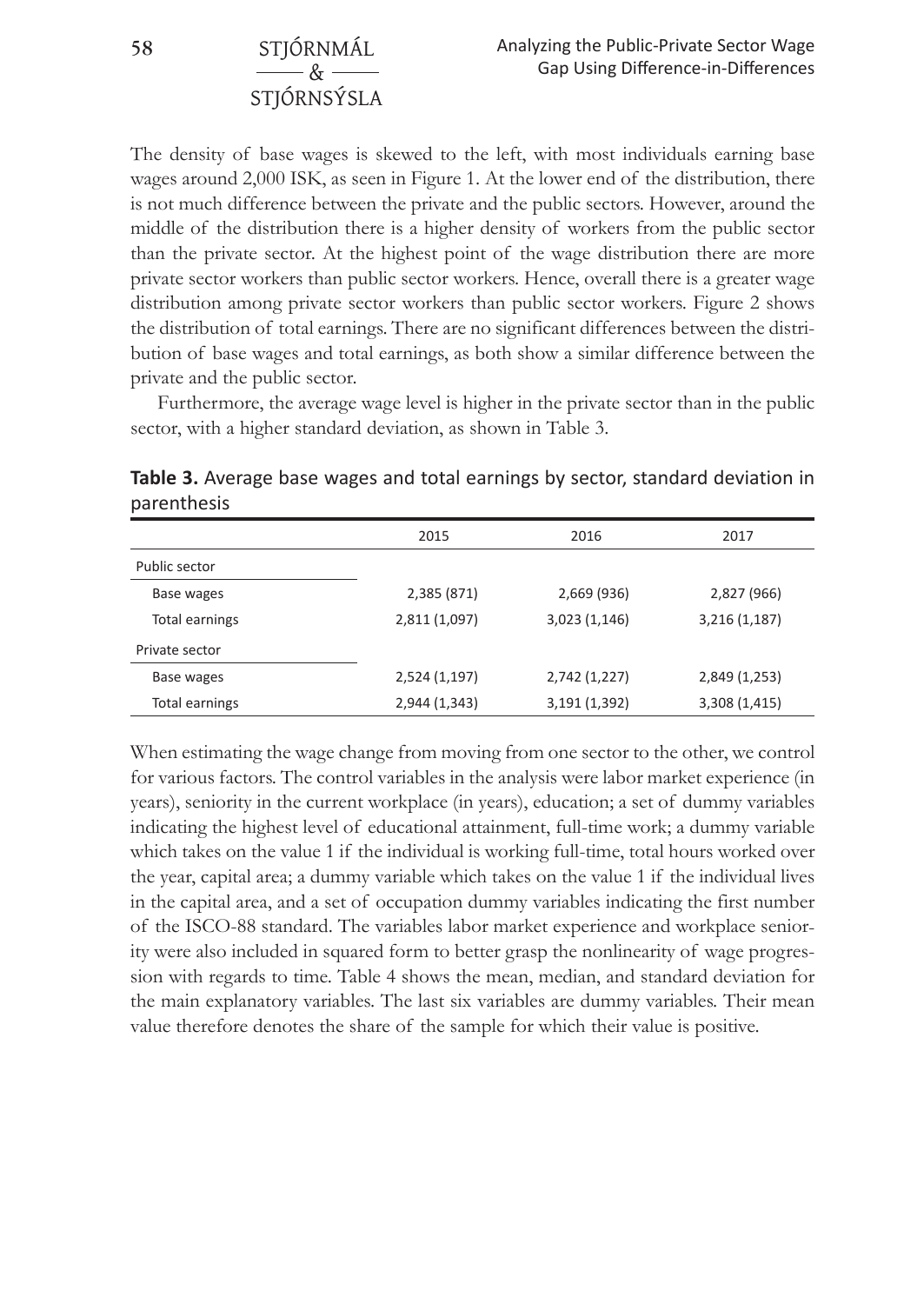|                         | Mean   | Median | Standard deviation |
|-------------------------|--------|--------|--------------------|
| Labor market experience | 17.93  | 21     | 9.30               |
| Workplace seniority     | 8.10   | 7      | 7.48               |
| Total annual work hours | 1,489  | 1,702  | 789.4              |
| Elementary education    | 0.2285 |        |                    |
| High school education   | 0.3660 |        |                    |
| Undergraduate education | 0.2351 |        |                    |
| Graduate education      | 0.1705 |        |                    |
| Full-time work          | 0.5780 |        |                    |
| Capital area            | 0.6655 |        |                    |

#### **Table 4.** Descriptive statistics

Based on the explanatory variables discussed above, we use the following specifications to analyze the data.

- (1)  $\Delta \ln w_{Bit} = \alpha_0 + \alpha_1 \text{Sector} change_i + \alpha_2 After_t + \delta \text{Sector} Change_i \times After_t +$  $\eta \mathbb{X}_{it} + \varepsilon_{it}.$
- (2)  $\Delta \ln w_{\tau it} = \alpha_0 + \alpha_1 \text{Sector change}_i + \alpha_2 \text{After}_t + \delta \text{Sector Change}_i \times \text{After}_t +$  $\eta \mathbb{X}_{it} + \varepsilon_{it}.$

The dependent variable  $w_{Bit}$  denotes the hourly base wage of individual  $i$ ,  $w_{Tit}$  denotes the total hourly earnings of individual  $i$ . The coefficient  $\delta$  represents the estimated wage effect of switching between sectors, while  $\mathbb{X}_{it}$  denotes a vector of control variables. We analyzed the movement to and from each sector in the periods 2015-2016 and 2016- 2017. The research question is whether the wage development between those that move from one sector to another (shifters) differs from those that stay in the same sector (stayers). Furthermore, whether the movement of the wage development is in line with the measured wage differential between the private and the public sectors, i.e. whether wages fall when shifting from the private sector to the public sector and rise when shifting from the public sector to the private sector.

#### **3. Results**

There is a difference between those individuals that move between sectors (shifters) and those that stay (stayers) as shown in Table 5. Job shifters were more likely to have shorter tenure at the current firm, or have been in the labor market for a shorter period of time. They were also more likely to work part-time and have less education than job stayers.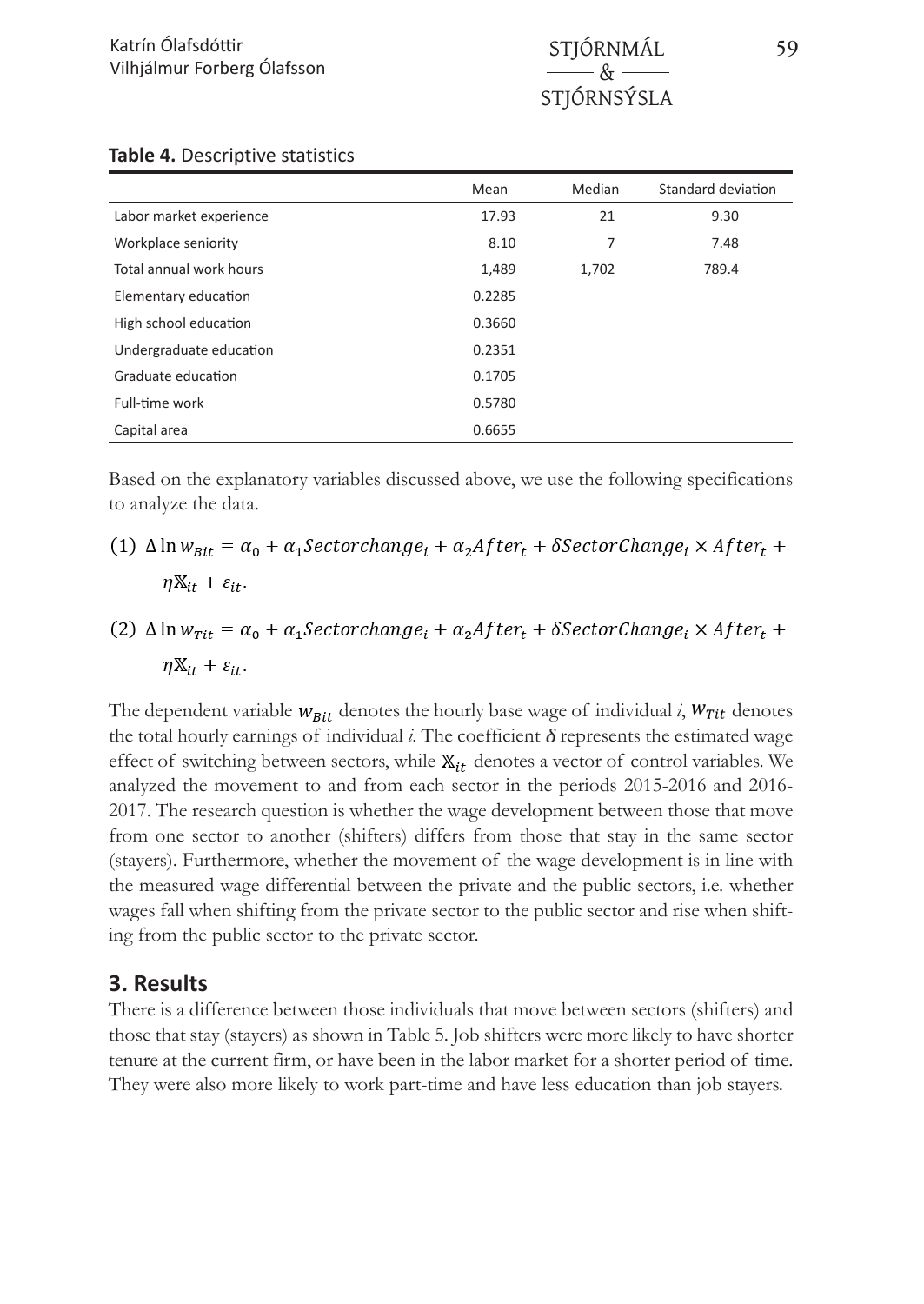| $0.1$ , $0.1$ , $1.1$ , $1.1$<br>$-\&$ |  |
|----------------------------------------|--|
| STJÓRNSÝSLA                            |  |
|                                        |  |

|                         | <b>Shifters</b> |           | <b>Stayers</b> |           |
|-------------------------|-----------------|-----------|----------------|-----------|
|                         | 2015-2016       | 2016-2017 | 2015-2016      | 2016-2017 |
| Labor market experience | 12.9            | 10.4      | 18.0           | 18.2      |
| Firm seniority          | 4.9             | 3.3       | 8.2            | 8.2       |
| Full-time work          | 39.4%           | 29.6%     | 58.0%          | 59.0%     |
| High school education   | 44.5%           | 44.9%     | 36.6%          | 36.3%     |
| Undergraduate education | 20.8%           | 18.8%     | 23.8%          | 23.5%     |
| Graduate education      | 10.0%           | 7.7%      | 17.2%          | 17.4%     |
| Capital area            | 70.6%           | 62.2%     | 66.7%          | 66.5%     |

#### **Table 5.** Descriptive statistics for shifters and stayers

Looking at the change in wages for those that shifted from the public sector to the private sector, controlling for various individual characteristics, we found that their base wages increased by 10.1% (0.0965 log points) for those that moved between 2015 and 2016 and by 7.2% (0.0698 log points) for those that moved between 2016 and 2017 as shown in Table 6. The opposite holds for those that move from the private sector to the public sector, as their base wages base wages fell by 5.7% (-0.0585 log points) for those that moved between 2015 to 2016 and by 7.9% (-0.0827 log points) between 2016 and 2017. In all cases, we controlled for labor market experience, workplace seniority, educational attainment, a dummy variable indicating whether the individual is working full-time, total hours worked, whether the individual lives in the capital area; and a set of occupational dummy variables indicating the first number of the ISCO-88 standard.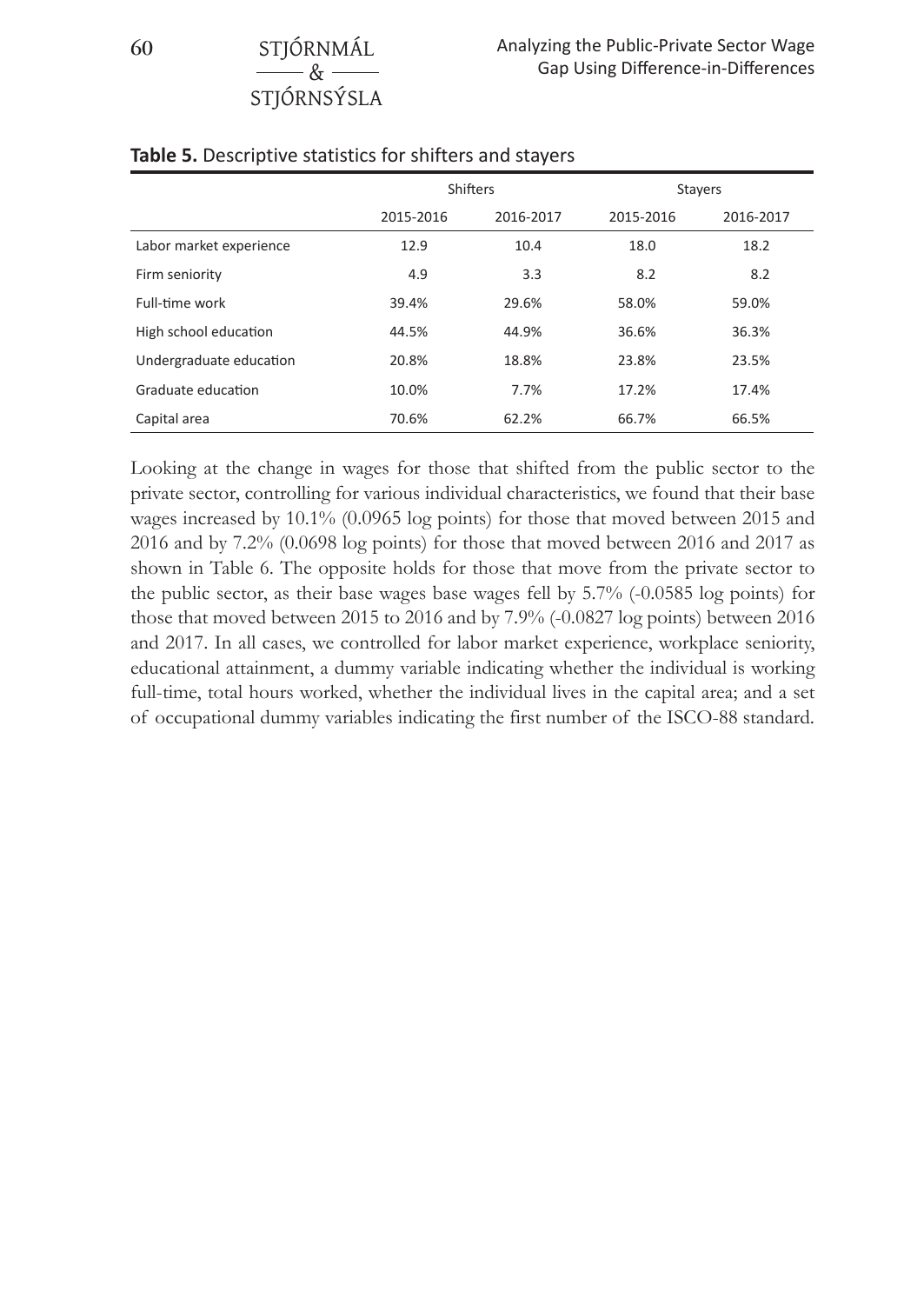|                      | 2015-2016         |                  |                   | 2016-2017         |  |
|----------------------|-------------------|------------------|-------------------|-------------------|--|
|                      | Public to private | Private topublic | Public to private | Private to public |  |
| Constant             | 7.7382            | 7.904            | 7.8396            | 7.9659            |  |
|                      | $(0.0057)$ ***    | $(0.0056)$ ***   | $(0.0054)$ ***    | $(0.0053)$ ***    |  |
| Sector change        | 0.00006           | $-0.0962$        | 0.0168            | $-0.0427$         |  |
|                      | (0.0077)          | $(0.0070)$ ***   | $(0.0088)*$       | $(0.0075)$ ***    |  |
| After                | 0.1028            | 0.0889           | 0.0568            | 0.0510            |  |
|                      | $(0.0015)$ ***    | $(0.0018)$ ***   | $(0.0015)$ ***    | $(0.0017)$ ***    |  |
| $\delta$ (DiD)       | 0.0965            | $-0.0585$        | 0.0698            | $-0.0827$         |  |
|                      | $(0.0109)$ ***    | $(0.0099)$ ***   | $(0.0124)$ ***    | $(0.0105)$ ***    |  |
| High school          | 0.07100           | 0.066            | 0.0735            | 0.0616            |  |
| education            | $(0.0025)$ ***    | $(0.0022)$ ***   | $(0.0024)$ ***    | $(0.0021)$ ***    |  |
| Undergraduate        | 0.1226            | 0.1040           | 0.1263            | 0.0916            |  |
|                      | $(0.0030)$ ***    | $(0.0031)$ ***   | $(0.0029)$ ***    | $(0.0030)$ ***    |  |
| Graduate             | 0.2615            | 0.2079           | 0.2571            | 0.1849            |  |
|                      | $(0.0033)$ ***    | $(0.0042)$ ***   | $(0.0031)$ ***    | $(0.0040)$ ***    |  |
| Full-time work       | $-0.0081$         | 0.0723           | $-0.0082$         | 0.0670            |  |
|                      | (0.0023)          | $(0.0027)$ ***   | $(0.0022)$ ***    | $(0.0026)$ ***    |  |
| <b>Total work</b>    | 0.00008           | 0.000018         | 0.00008           | 0.000017          |  |
| hours                | $(1.54*10-6)***$  | $(1.76*10-6)***$ | $(1.48*10-6)***$  | $(1.67*10-6)***$  |  |
| Capital area         | $-0.0183$         | 0.0411           | $-0.0138$         | 0.0399            |  |
|                      | $(0.0017)$ ***    | $(0.0019)$ ***   | $(0.0016)$ ***    | $(0.0019)$ ***    |  |
| Workplace            | 0.0059            | 0.0064           | 0.0058            | 0.0065            |  |
| seniority            | $(0.0003)$ ***    | $(0.0003)$ ***   | $(0.0003)$ ***    | $(0.0003)$ ***    |  |
| Workplace            | $-0.00016$        | $-0.000105$      | $-0.000143$       | $-0.00011$        |  |
| seniority, squared   | $(9.42*10-6)***$  | $(8.37*10-6)***$ | $(9.04*10-6)***$  | $(8.10*10-6)***$  |  |
| Labor market experi- | $-0.0046$         | 0.0091           | $-0.0054$         | 0.0099            |  |
| ence                 | $(0.0005)$ ***    | $(0.0005)$ ***   | $(0.0005)$ ***    | $(0.0004)$ ***    |  |
| Labor market experi- | 0.00034           | 0.00003          | 0.00034           | $-8.96*10-6$      |  |
| ence, squared        | $(0.00002)$ ***   | $(0.000016)$ *** | $(0.000014)$ ***  | (0.000014)        |  |
| <b>ISCO-dummies</b>  | Yes               | Yes              | Yes               | Yes               |  |
| R <sub>2</sub>       | 0.6086            | 0.6965           | 0.5958            | 0.6948            |  |
| Adj. R2              | 0.6085            | 0.6964           | 0.5957            | 0.6947            |  |

#### **Table 6.** Estimated effects on base wages of moving between sectors

 $*** = p < 0.001$ ;  $** = p < 0.01$ ;  $* = p < 0.05$ .

As base wages do not give the complete picture and may not be fully comparable between the two sectors, we also estimated the wage effects on total earnings, which included all extra payments.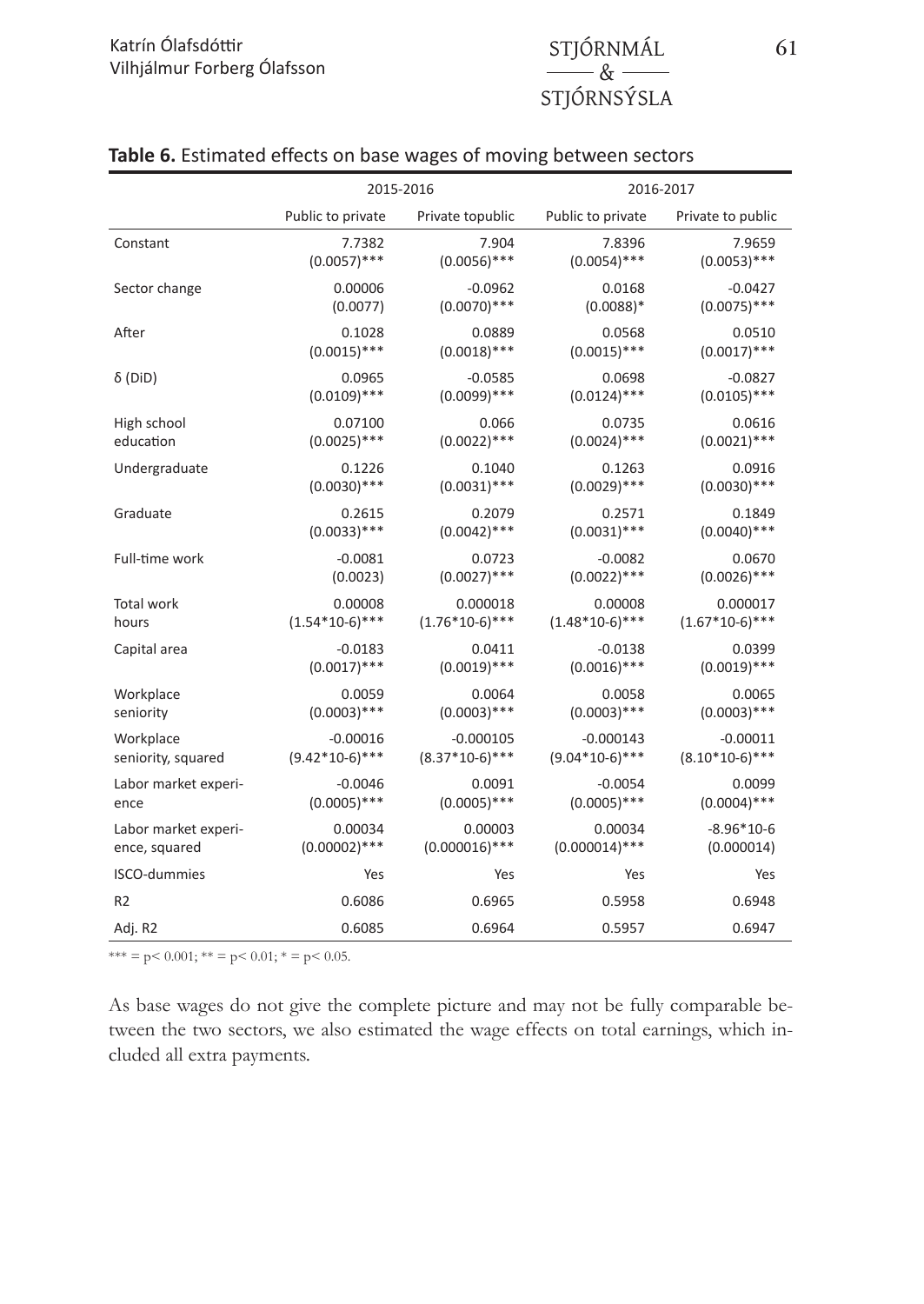| 62 | STJÓRNMÁL   |
|----|-------------|
|    | $-\alpha$   |
|    | STJÓRNSÝSLA |

|                       | 2015-2016         |                   | 2016-2017         |                   |
|-----------------------|-------------------|-------------------|-------------------|-------------------|
|                       | Public to private | Private to public | Public to private | Private to public |
| Constant              | 7.8695            | 8.1040            | 7.9248            | 8.1617            |
|                       | $(0.0068)$ ***    | $(0.0059)$ ***    | $(0.0063)$ ***    | $(0.0057)$ ***    |
| Sector change         | 0.0117            | $-0.0863$         | 0.0274            | $-0.0427$         |
|                       | (0.0092)          | $(0.0074)$ ***    | $(0.0103)$ ***    | $(0.0080)$ ***    |
| After                 | 0.0628            | 0.0844            | 0.0618            | 0.0476            |
|                       | $(0.0018)$ ***    | $(0.0019)$ ***    | $(0.0017)$ ***    | $(0.0019)$ ***    |
| $\delta$ (DiD)        | 0.0928            | $-0.1021$         | 0.0738            | $-0.1283$         |
|                       | $(0.0129)$ ***    | $(0.0104)$ ***    | $(0.0145)$ ***    | $(0.0113)$ ***    |
| High school education | 0.0793            | 0.0663            | 0.0884            | 0.0654            |
|                       | $(0.0030)$ ***    | $(0.0023)$ ***    | $(0.0028)$ ***    | $(0.0022)$ ***    |
| Undergraduate         | 0.1216            | 0.0979            | 0.1350            | 0.0938            |
|                       | $(0.0035)$ ***    | $(0.0033)$ ***    | $(0.0033)$ ***    | $(0.0032)$ ***    |
| Graduate              | 0.2811            | 0.2109            | 0.2800            | 0.1962            |
|                       | $(0.0039)$ ***    | $(0.0044)$ ***    | $(0.0037)$ ***    | $(0.0043)$ ***    |
| Full time work        | $-0.0254$         | 0.0262            | $-0.0229$         | 0.0303            |
|                       | $(0.0027)$ ***    | $(0.0029)$ ***    | $(0.0025)$ ***    | $(0.0027)$ ***    |
| Total work hours      | 0.000096          | 0.000017          | 0.000096          | 0.000015          |
|                       | $(1.83*10-6)***$  | $(1.86*10-6)***$  | $(1.74*10-6)***$  | $(1.79*10-6)***$  |
| Capital area          | $-0.0178$         | 0.0287            | $-0.0124$         | 0.0295            |
|                       | $(0.0020)$ ***    | $(0.0021)$ ***    | $(0.0019)$ ***    | $(0.0020)$ ***    |
| Workplace seniority   | 0.0074            | 0.0091            | 0.0075            | 0.0093            |
|                       | $(0.0003)$ ***    | $(0.0003)$ ***    | $(0.0003)$ ***    | $(0.0003)$ ***    |
| Workplace seniority,  | $-0.00022$        | $-0.000171$       | $-0.0002$         | $-0.00018$        |
| squared               | $(0.000011)$ ***  | $(8.85*10-6)***$  | $(0.00001)$ ***   | $(8.67*10-6)***$  |
| Labor market experi-  | $-0.0052$         | 0.0058            | $-0.0053$         | 0.0059            |
| ence                  | $(0.0006)$ ***    | $(0.0005)$ ***    | $(0.0003)$ ***    | $(0.0005)$ ***    |
| Labor market experi-  | 0.00034           | 0.000094          | 0.0003            | 0.000076          |
| ence, squared         | $(0.00002)$ ***   | (0.000017)        | $(0.000016)$ ***  | $(0.000015)$ ***  |
| ISCO-dummies          | Yes               | Yes               | Yes               | Yes               |
| R <sub>2</sub>        | 0.4992            | 0.6266            | 0.5112            | 0.6205            |
| Adj. R2               | 0.4991            | 0.6265            | 0.5111            | 0.6204            |

 $*** = p < 0.001$ ;  $** = p < 0.01$ ;  $* = p < 0.05$ .

A slightly different picture emerges when looking at total earnings as the total earnings of shifters from the private to the public sector fall more than base wages while the increase in total earnings for the shifters between the public to the private sector are similar for base wages and total earnings. Employees that moved from the public to the private sector between 2015 and 2016 enjoyed an increase of 9.7% (0.0928 log points) on average in total earnings, while the earnings rose by 7.7% (0.0738 log points) between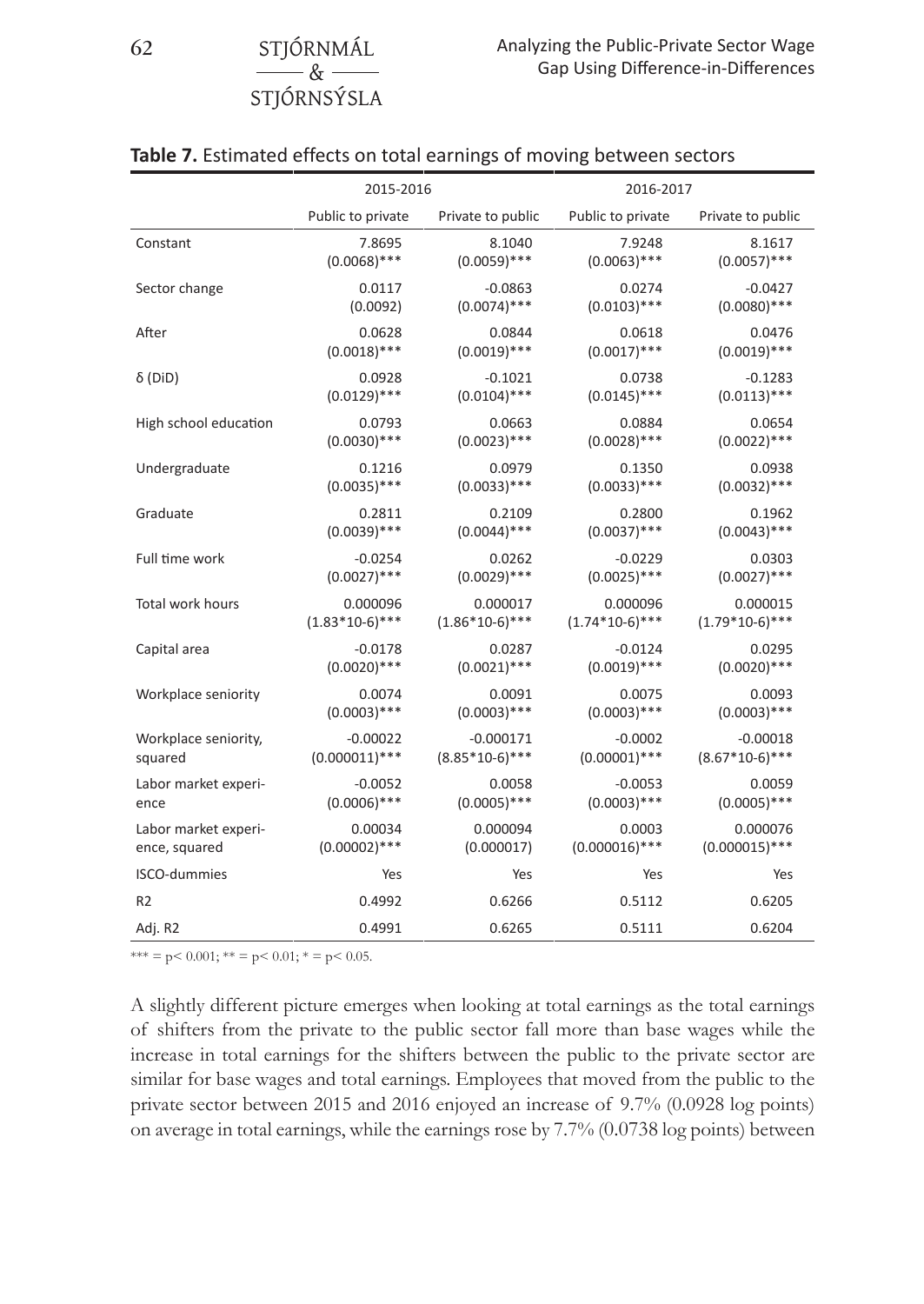& STJÓRNSÝSLA

2016 and 2017. Those individuals that moved from the private sector to the public sector experienced a fall in total wages of 9.7% (-0.1021 log points) between 2015 and 2016, and 12.0% (-0.1283 log points) between 2016 and 2017.

To validate the DiD we look at the wage development of shifters versus stayers. A graphical analysis of shifter versus stayer wage progression over time supports the parallel trends assumption in the case of those who shift from or stay in the private sector (Figures 3 & 4) while the same analysis rejects the assumption in case of those who shift from or stay in the public sector (Figures 5 & 6).



**Figure 3**. Parallel trends of private sector base wages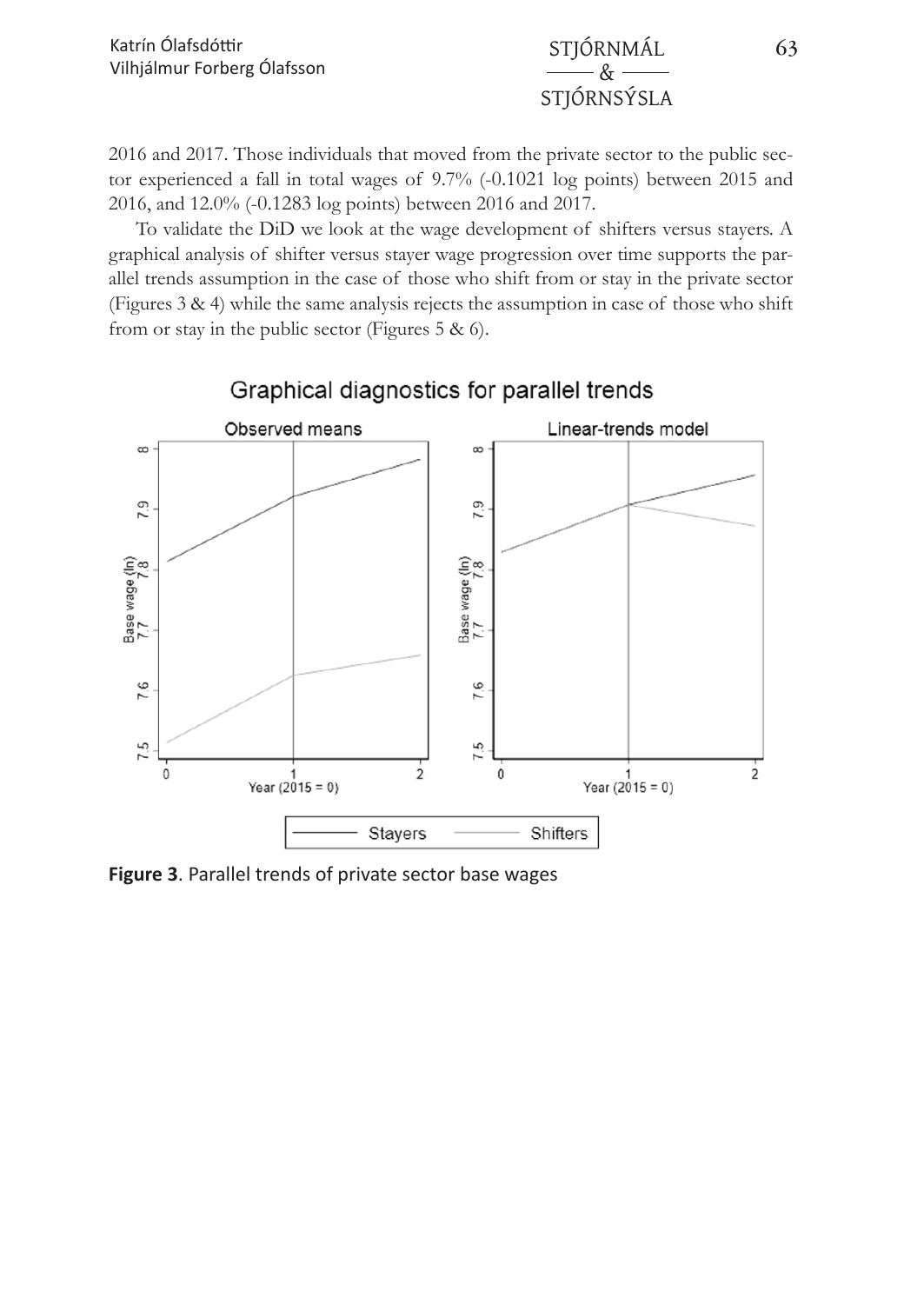& STJÓRNSÝSLA



**Figure 4**. Parallel trends of private sector total earnings



**Figure 5.** Parallel trends of public sector base wages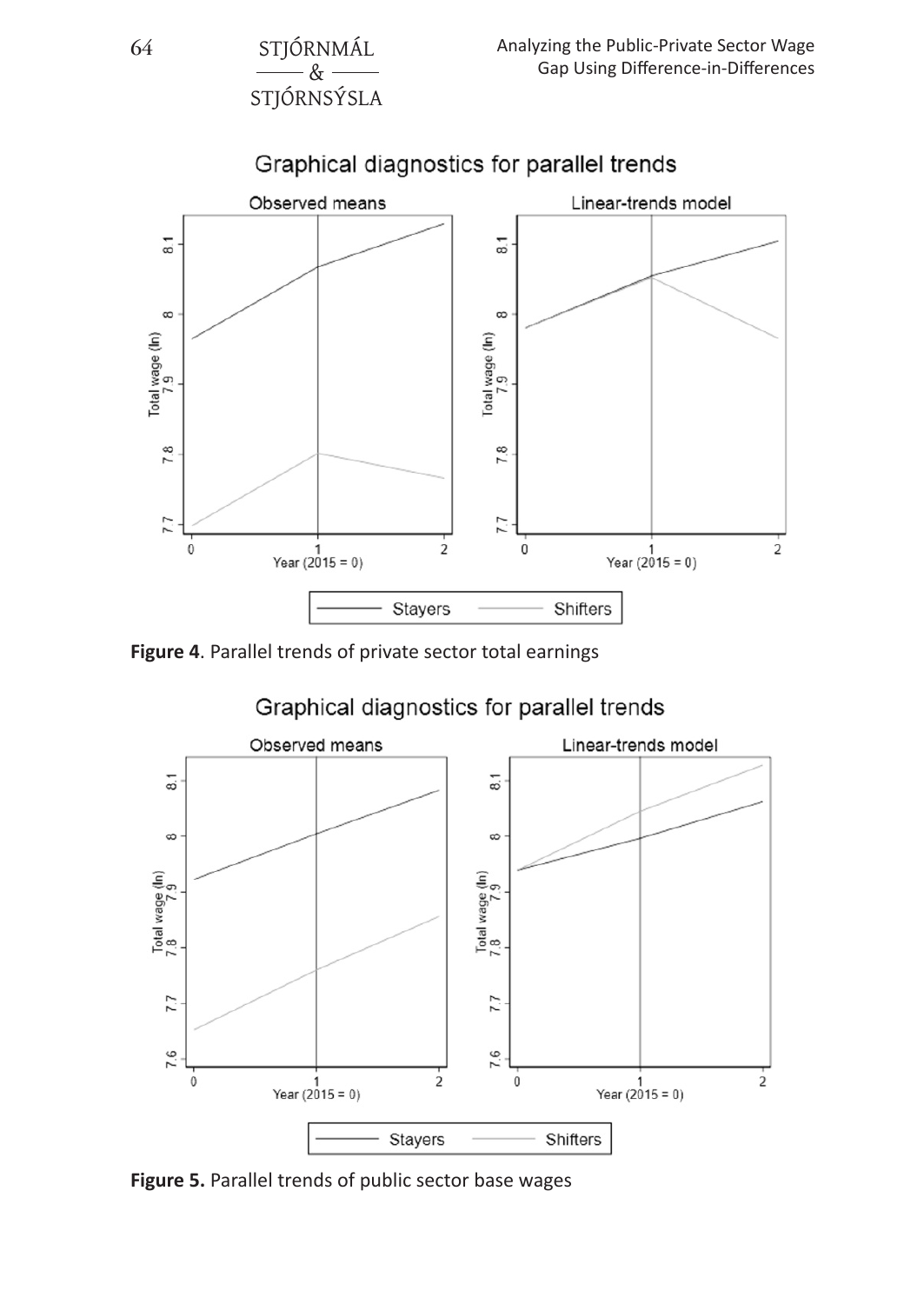



### Graphical diagnostics for parallel trends

**Figure 6**. Parallel trends of public sector total earnings

There are limitations to the analysis applied here as the graphical analysis of the relevance of the parallel trends assumption requires at least three time periods. Hence, the assumption can only be tested on those who shift between sectors in the year 2016. Furthermore, plotting of the parallel trends assumption requires that individuals are in the sample for all three periods. Therefore, the parallel trends assumption could only be tested on a subsample of the observations.

#### **4. Discussion and conclusion**

Previous research on the wage differential in Iceland showed that wages were lower in the public sector than the private sector, while controlling for individual characteristics. The results from the DiD analysis that were presented in this paper are consistent with these results. We found that wages of those moving from the public sector to the private sector increase due to the change, while the wages of those moving from the private sector to the public sector fall due to the change. The results are significant, consistent and with the expected sign. As we can assume that the productive characteristics of those moving between the two sectors are unchanged by the move, the estimated wage differential can be interpreted to mean that there is a difference in wage setting between the two sectors. The parallel trends assumption is supported in the case of those who shift from or stay in the private sector while we did not find support for the assumption in the case of those who shift from or stay in the public sector.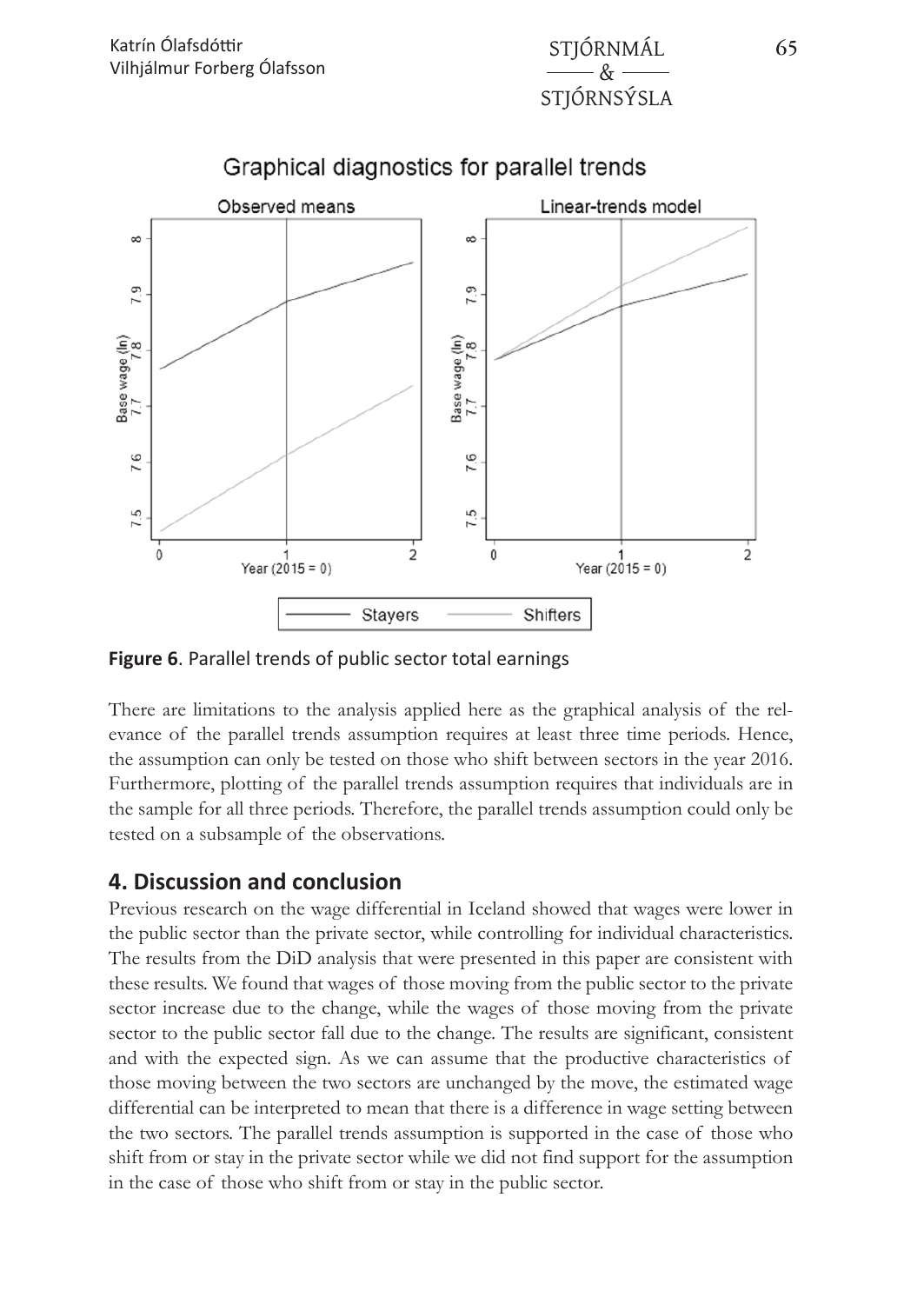#### **66** STJÓRNMÁL & STJÓRNSÝSLA

These results, in comparison to Örnólfsdóttir (2020) and Ólafsson (2021), show a lower wage differential or between 6% and 12%, compared to their estimates of 10-20% wage differential between sectors, while all three studies use the same data set. A possible explanation is that those that shift from one sector to the other are generally younger with less human capital investment and less work experience than those that stay.

The results presented here are in line with those of Rattsø and Stokke (2019) in that wages of those moving from the public sector to the private sector fall. This paper adds to their analysis as we also analyzed the effects of moving from the private to the public sector, showing a fall in wages. Rattsø and Stokke (2019) found a correlation between the wage change and economic growth. Our results show indications in that direction, while the time series it too short to draw any definite conclusions. While economic growth measured 6.3% in 2016, and 4.2% in 2017, we found that the estimated wage increases were higher between 2015 and 2016 than between 2016 and 2017, while the opposite held for wage decreases.

The next step in the analysis is to explore whether these differences remain consistent and robust over time, i.e., whether shifters from the public to the private sector generally receive higher wages and shifters from the private to the public sector generally receive lower wages. Rattsø and Stokke (2019) also explored longer term effects of shifting, which due to the short time series data available for this study was not possible to explore. Last, but not least, it would be interesting to examine whether this shift in wages is related to the gender wage differential, as we know a higher share of women than men work in the public sector.

#### **References**

- Bargain, O., Etienne, A., and Melly, B. (2018). *Public Sector Wage Gaps Over the Long-Run: Evidence from Panel Administrative Data* (IZA Discussion Paper No. 11924). https://doi.org/10.2139/ssrn.3286184.
- Borjas, G. (2002). *The Wage Structure and the Sorting of Workers into the Public Sector* (Working Paper No. 9313). https://doi.org/10.3386/w9313.
- Centeno, M., and Portugal, P. (2001). "Wages of Civil Servants", *Banco de Portugal Economic Bulletin* (September), 89-97.
- Christofides, L.N., and Michael, M. (2013). "Exploring the public-private sector wage gap in European countries", *IZA Journal of European Labor Studies* 2(1), 15. https://doi.org/10.1186/2193-9012-2-15.
- Fredriksson, A., and Oliveira, G.M.de. (2019). "Impact evaluation using Difference-in-Differences", *RAUSP Management Journal* 54(4), 519–532. https://doi.org/10.1108/RAUSP-05-2019-0112.
- Hospido, L., and Moral-Benito, E. (2014). "The public sector wage premium in Spain: Evidence from longitudinal administrative data", *Labour Economics* 42, 101–122. https://doi.org/10.1016/j.labeco.2016.08.001.
- Lucifora, C., and Meurs, D. (2006). "The Public Sector Pay Gap in France, Great Britain and Italy", *Review of Income and Wealth* 52(1), 43–59. https://doi.org/10.1111/j.1475-4991.2006.00175.x.
- Melly, B. (2005). "Public-private sector wage differentials in Germany: Evidence from quantile regression", *Empirical Economics* 30(2), 505–520. https://doi.org/10.1007/s00181-005-0251-y.
- OECD (2021). *Government at a Glance 2021*. Paris: OECD Publishing. https://doi.org/10.1787/1c258f55 en.
- Ólafsson, V. (2021). *Launamunur á milli markaða: Greining tölfræðiaðferða* [Wage differences between markets: Analysis of statistical methods]. Report.